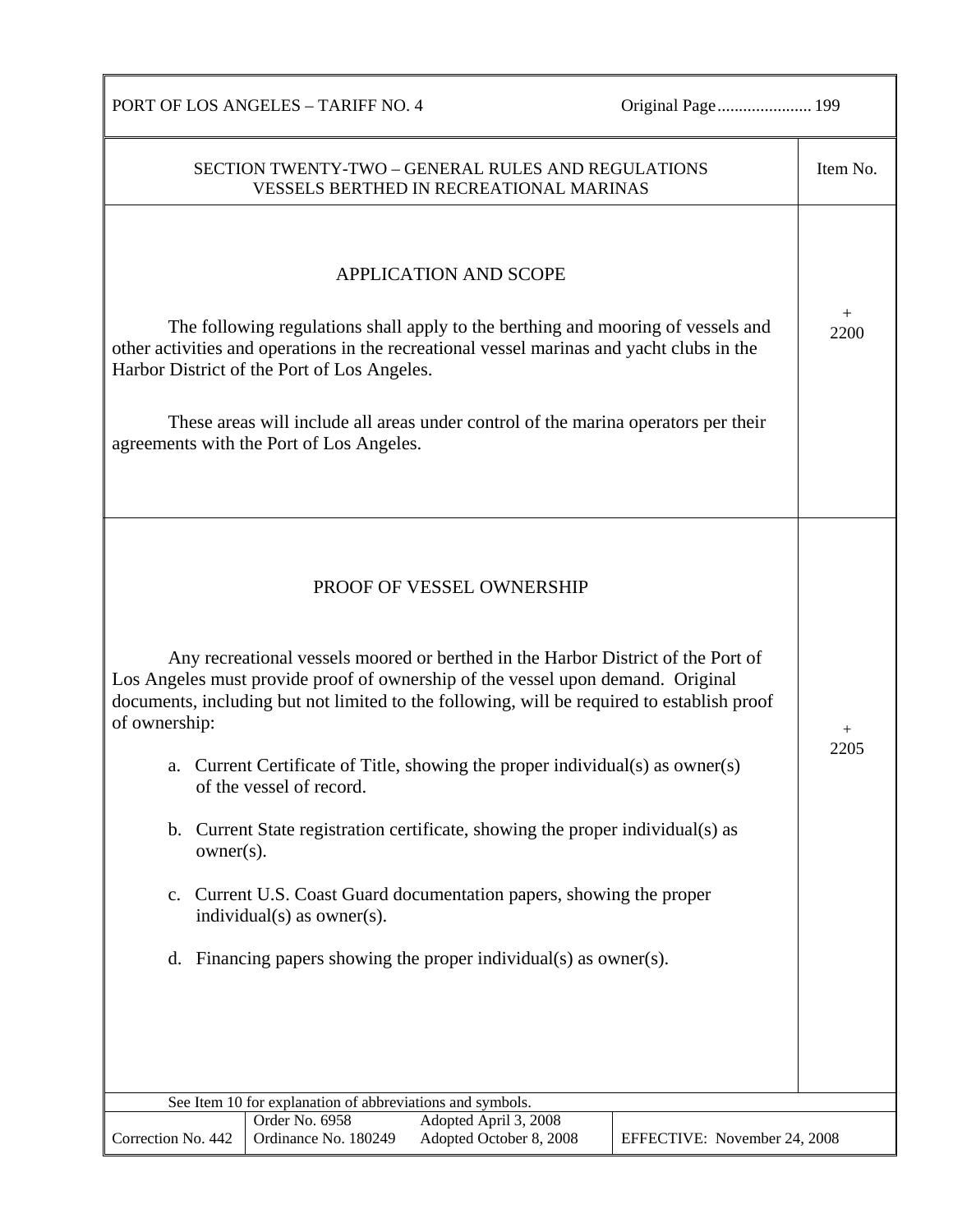PORT OF LOS ANGELES – TARIFF NO. 4 Original Page...................... 200 SECTION TWENTY-TWO -- Continued GENERAL RULES AND REGULATIONS VESSELS BERTHED IN RECREATIONAL MARINAS -- Continued Item No. INSURANCE All persons who berth a vessel in the Marina, even on a temporary basis, shall maintain insurance in force and good standing for the vessel. The insurance shall provide comprehensive liability coverage with limits of at least Three Hundred Thousand Dollars (\$300,000.00) per occurrence. As a condition of using Port of Los Angeles facilities, the user shall have documentation available to Port Staff, upon request, which documents that the required insurance is in force. The Port Staff shall have the right but not the obligation to request such evidence of insurance. SEAWORTHY VESSELS Vessels berthed in recreational marinas must be Seaworthy. A Seaworthy vessel's hull, keel, decking, cabin and mast shall be structurally sound and generally free from dryrot or other similar defect or deficiency. A Seaworthy vessel shall also be weatherproof, such that adverse wind and weather does not pose an unreasonable risk of flooding or damage. A Seaworthy vessel shall also be watertight, such that frequent or constant pumping is not required to keep the vessel afloat. A Seaworthy vessel shall have an operable electrical system, when the vessel is so equipped, such that the electrical system does not present an unreasonable risk of injury or fire and such that any installed electric pumps can be employed to prevent flooding. A Seaworthy vessel must be able to be safely towed from its berth in an emergency without risk of sinking or damage or capsize.  $+$ 2210 + 2215 See Item 10 for explanation of abbreviations and symbols. Correction No. 443 Order No. 6958 Adopted April 3, 2008 Ordinance No. 180249 Adopted October 8, 2008 EFFECTIVE: November 24, 2008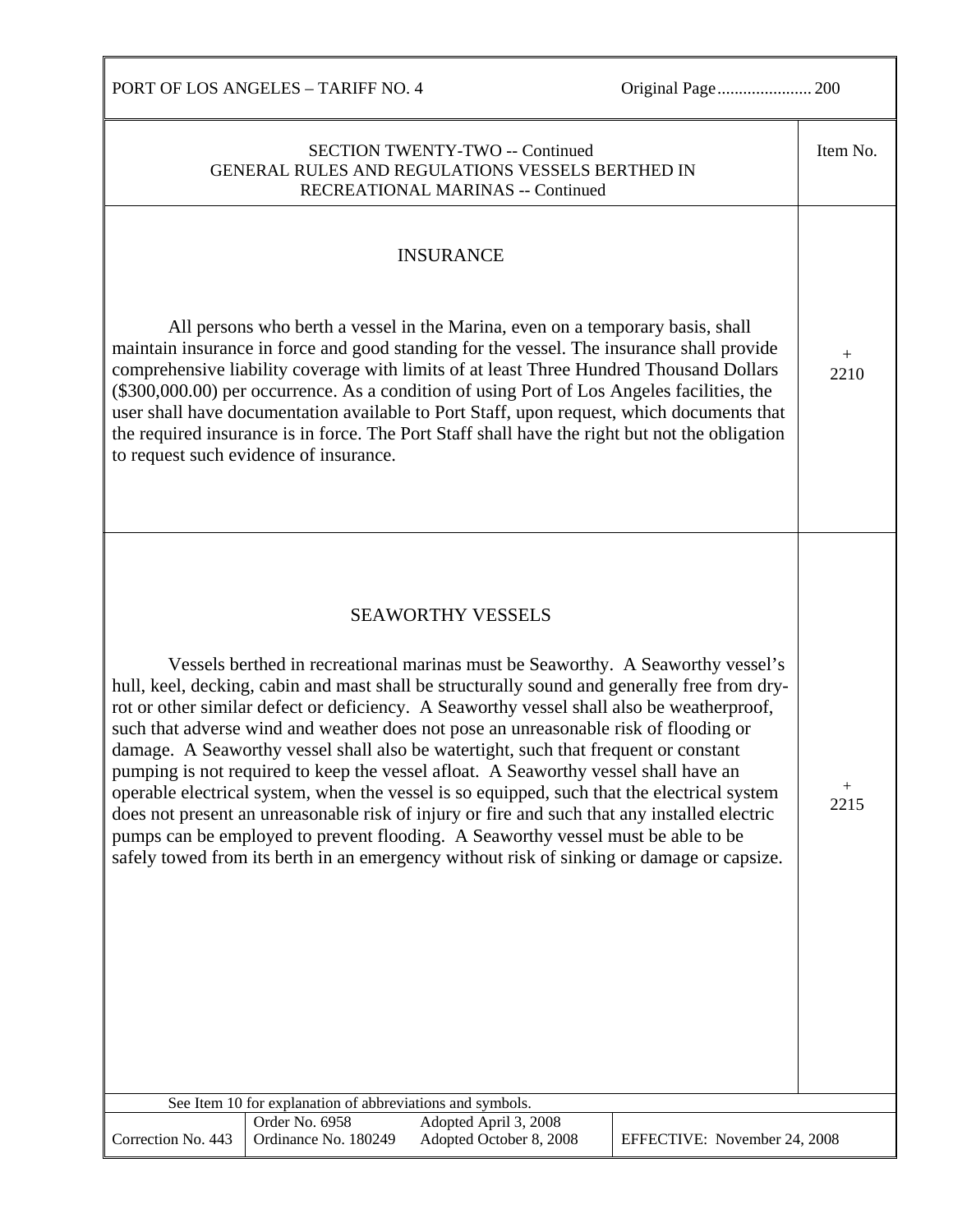PORT OF LOS ANGELES – TARIFF NO. 4 Original Page...................... 201

| <b>SECTION TWENTY-TWO -- Continued</b><br>GENERAL RULES AND REGULATIONS VESSELS BERTHED IN<br>RECREATIONAL MARINAS -- Continued                                                                                                                                                                                                                                                                                                                                                                                                                                                                                                                                                                                                                                                                                                                                                                                                                                                                                                                                                                                       | Item No.                  |
|-----------------------------------------------------------------------------------------------------------------------------------------------------------------------------------------------------------------------------------------------------------------------------------------------------------------------------------------------------------------------------------------------------------------------------------------------------------------------------------------------------------------------------------------------------------------------------------------------------------------------------------------------------------------------------------------------------------------------------------------------------------------------------------------------------------------------------------------------------------------------------------------------------------------------------------------------------------------------------------------------------------------------------------------------------------------------------------------------------------------------|---------------------------|
| <b>SEAWORTHY VESSELS - Continued</b><br>The requirements of this item are intended to reduce the likelihood of injury to<br>persons, whether an occupant or a rescuer, and property that are created by vessels that<br>have become derelict and pose an unreasonable risk of fire or flooding and therefore place<br>an unnecessary burden on public resources.<br>Any disputes over the seaworthiness of a vessel shall be resolved by an informal<br>hearing before the Executive Director. The opinion of a qualified independent marine<br>surveyor, obtained at the owner's expense, may be used to rebut any charges.<br>If a vessel is deemed unseaworthy by the Executive Director, defects must be<br>cured within ninety (90) days. If after ninety (90) days the vessel's condition has not been<br>cured or the charges resolved, the owner shall be subject to citation and/or the vessel shall<br>be subject to impound. An extension of up to an additional ninety (90) days to complete<br>repairs may be granted if the vessel owner has made substantial progress toward<br>completion of repairs. | $^{+}$<br>2215<br>(Cont.) |
| <b>COMMERCIAL USE OF SLIPS</b><br>No slip or dock structure in marinas in the Harbor District shall be used for<br>commercial purposes unless the slip has been designated by the Executive Director or<br>designee as a commercial slip. "Commercial purposes" shall include, but not be limited<br>to, any activity involving the use of a vessel by the owner or any other person, firm, or<br>entity for which use the owner, or other person or entity, receives cash, credit, or any other<br>form of valuable consideration.                                                                                                                                                                                                                                                                                                                                                                                                                                                                                                                                                                                   | $\mathrm{+}$<br>2220      |
| See Item 10 for explanation of abbreviations and symbols.<br>Order No. 6958<br>Adopted April 3, 2008                                                                                                                                                                                                                                                                                                                                                                                                                                                                                                                                                                                                                                                                                                                                                                                                                                                                                                                                                                                                                  |                           |
| Adopted October 8, 2008<br>Correction No. 444<br>Ordinance No. 180249<br>EFFECTIVE: November 24, 2008                                                                                                                                                                                                                                                                                                                                                                                                                                                                                                                                                                                                                                                                                                                                                                                                                                                                                                                                                                                                                 |                           |